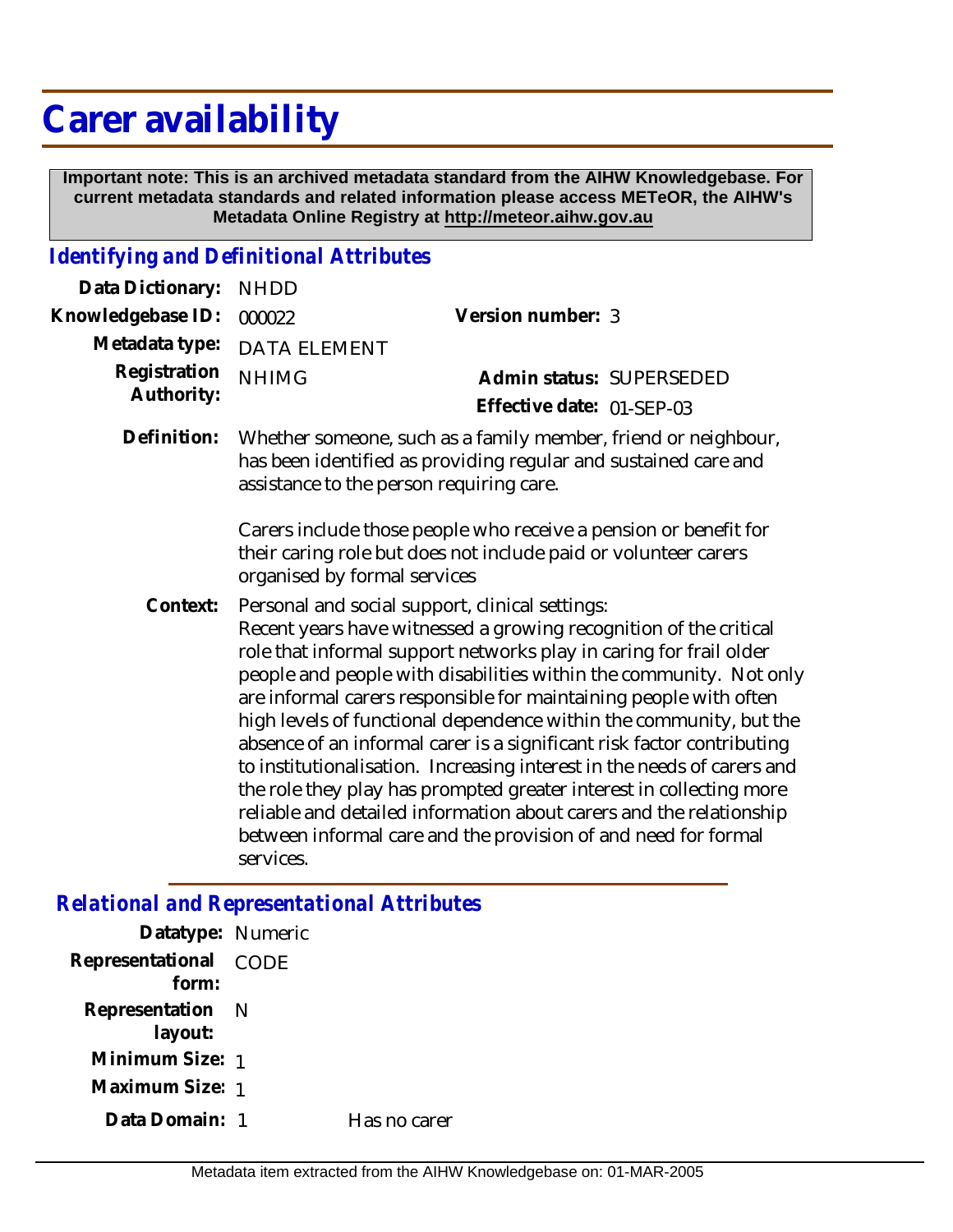| $\overline{2}$<br>Has a carer<br>9<br>Not stated/inadequately described<br>Guide For Use: This data element is purely descriptive of a client's circumstances.<br>It is not intended to reflect whether the carer is considered by the<br>service provider to be capable of undertaking the caring role.                                                                                                                                                                         |
|----------------------------------------------------------------------------------------------------------------------------------------------------------------------------------------------------------------------------------------------------------------------------------------------------------------------------------------------------------------------------------------------------------------------------------------------------------------------------------|
| In line with this, the expressed views of the client and/or their<br>carer should be used as the basis for determining whether the<br>client is recorded as having a carer or not.                                                                                                                                                                                                                                                                                               |
| A carer is someone who provides a significant amount of care<br>and/or assistance to the person on a regular and sustained basis.<br>Excluded from the definition of carers are paid workers or<br>volunteers organised by formal services (including paid staff in<br>funded group houses).                                                                                                                                                                                     |
| When asking a client about the availability of a carer, it is<br>important for agencies to recognise that a carer does not always<br>live with the person for whom they care. That is, a person<br>providing significant care and assistance to the client does not<br>have to live with the client in order to be called a carer.                                                                                                                                               |
| The availability of a carer should also be distinguished from<br>living with someone else. Although in many instances a co-<br>resident will also be a carer, this is not necessarily the case. The<br>data element Living arrangement is designed to record<br>information about person(s) with whom the client may live.                                                                                                                                                       |
| Collection Methods: Agencies and service providers may collect this item at the<br>beginning of each service episode and also assess this information<br>at subsequent assessments or re-assessments. Some agencies/<br>providers may record this information historically so that they can<br>track changes over time. Historical recording refers to the practice<br>of maintaining a record of changes over time where each change is<br>accompanied by the appropriate date. |
| Related metadata: supersedes previous data element Carer availability version 2<br>is used in conjunction with Service contact date version 1<br>relates to the data element Living arrangement version 1<br>relates to the data element Formal community support access status<br>version 1<br>has been superseded by Int. NCSDD & NHDD Informal carer<br>availability version 4                                                                                                |